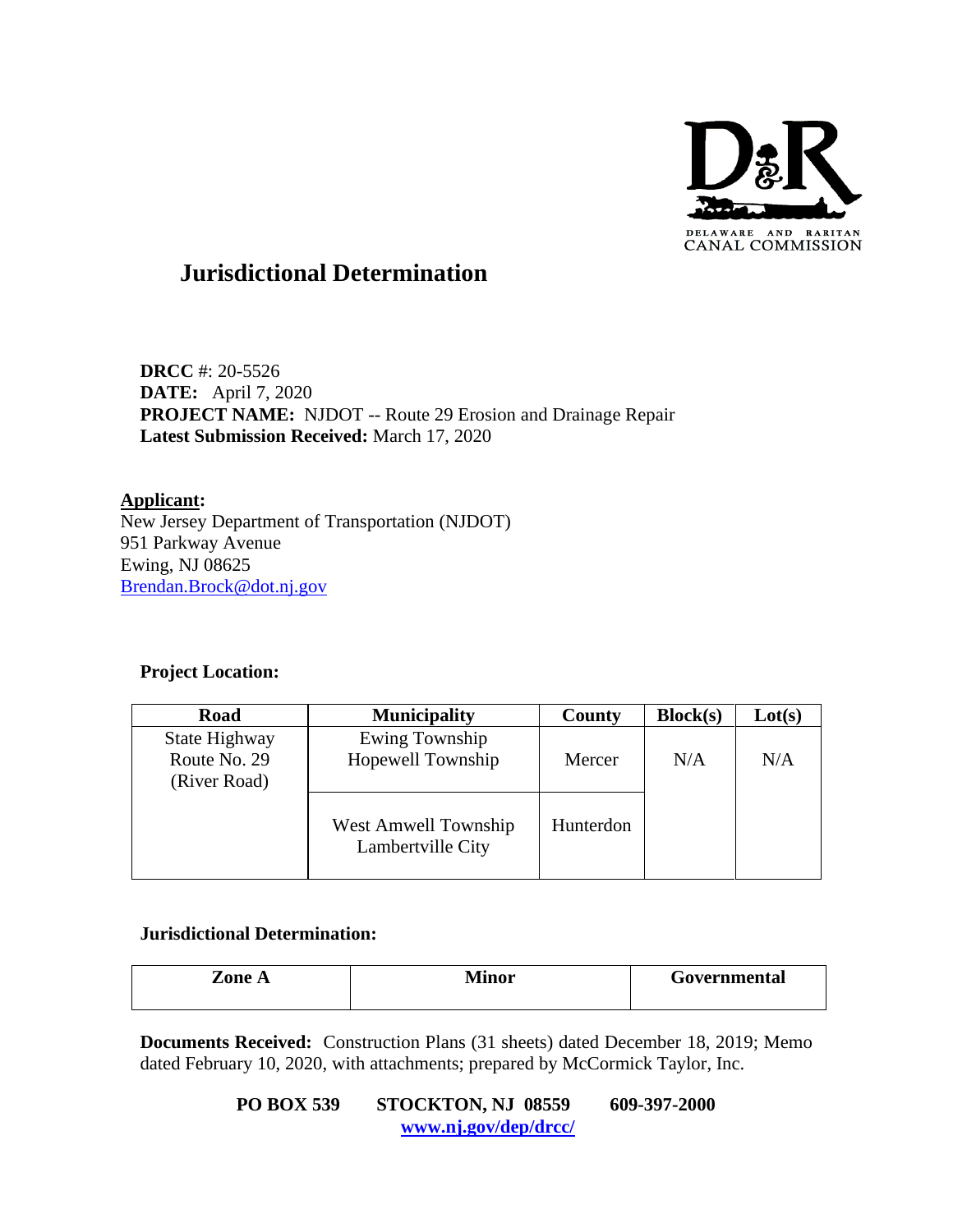……………………………………………………………….. Staff comments continued below.

**Existing conditions:** The existing site is the northbound and southbound lanes of State Highway Route No. 29 (Route 29) in Ewing and Hopewell townships, Mercer County, and West Amwell Township and Lambertville City in Hunterdon County. Route 29 generally parallels and lies between 30 and 75 feet of the Delaware and Raritan Canal and is located within Commission Review Zone A. This section of Route 29 is also part of the larger Delaware River Scenic Byway, which extends from the Route 29 tunnel in Trenton to the Uhlerstown-Frenchtown Bridge in Frenchtown.

**Proposed project:** The applicant proposes to address erosion and drainage issues on Route 29 from milepost 9 in the vicinity of Duffield Drive north of Interstate Highway Route No. 295 in Ewing Township, Mercer County, to milepost 18, north of the Firemans Eddy bridge over the Delaware and Raritan Canal near the border of the City of Lambertville, Hunterdon County, within Commission Review Zone A.

The applicant's submission states that, based on field observations at over 50 locations, there is evidence of severe erosion of the highway and the adjacent embankment of the Delaware and Raritan Canal. The applicant indicates that the primary cause of the erosion is the poor drainage and the sheet flow and concentrated flow from runoff over the umbrella section. In some areas, sinkholes have formed on the tops of existing pipes, and in other areas the existing outfalls are completely buried in sediment.

The NJDOT has proposed a series of erosion countermeasures based on factors such as: hydraulic conditions; durability; constructability and ease of future maintenance. The primary function of the proposed countermeasures is to attain a reduction in velocity and energy dissipation over the embankment to prevent any future erosion and scour. The proposed countermeasures include bioengineering and occasional hard armoring, depending upon velocity, volume of runoff and steepness of the slope.

The applicant notes that bioengineering methods will be used to stabilize the areas of the embankment with less steep slopes at most of the locations. Bioengineering methods will include topsoil stabilization, seeding, landscape timber edging (12-inch-diameter coir fascine) and small deciduous trees with 2.5 to 3 inch caliper. Non-vegetative surface and stabilization matting will be used under the highway guiderails. Silt fencing and turbidity barriers will be used to prevent sediment from entering the Delaware and Raritan Canal.

The applicant proposes that at three locations hard armoring will be used, including stone riprap (native stones) and rock-and-wire (gabion) mattresses. At one location, the applicant proposes the replacement of an existing headwall with a precast concrete wall. The applicant also proposes to construct a "few" inlets, as well as an outfall structure at one location.

**Findings:** The applicant's submission indicates that the proposed project is located in Commission Review Zone A. The applicant's submission indicates the amount of impervious surface associated with the proposed project is 1,890 square feet and will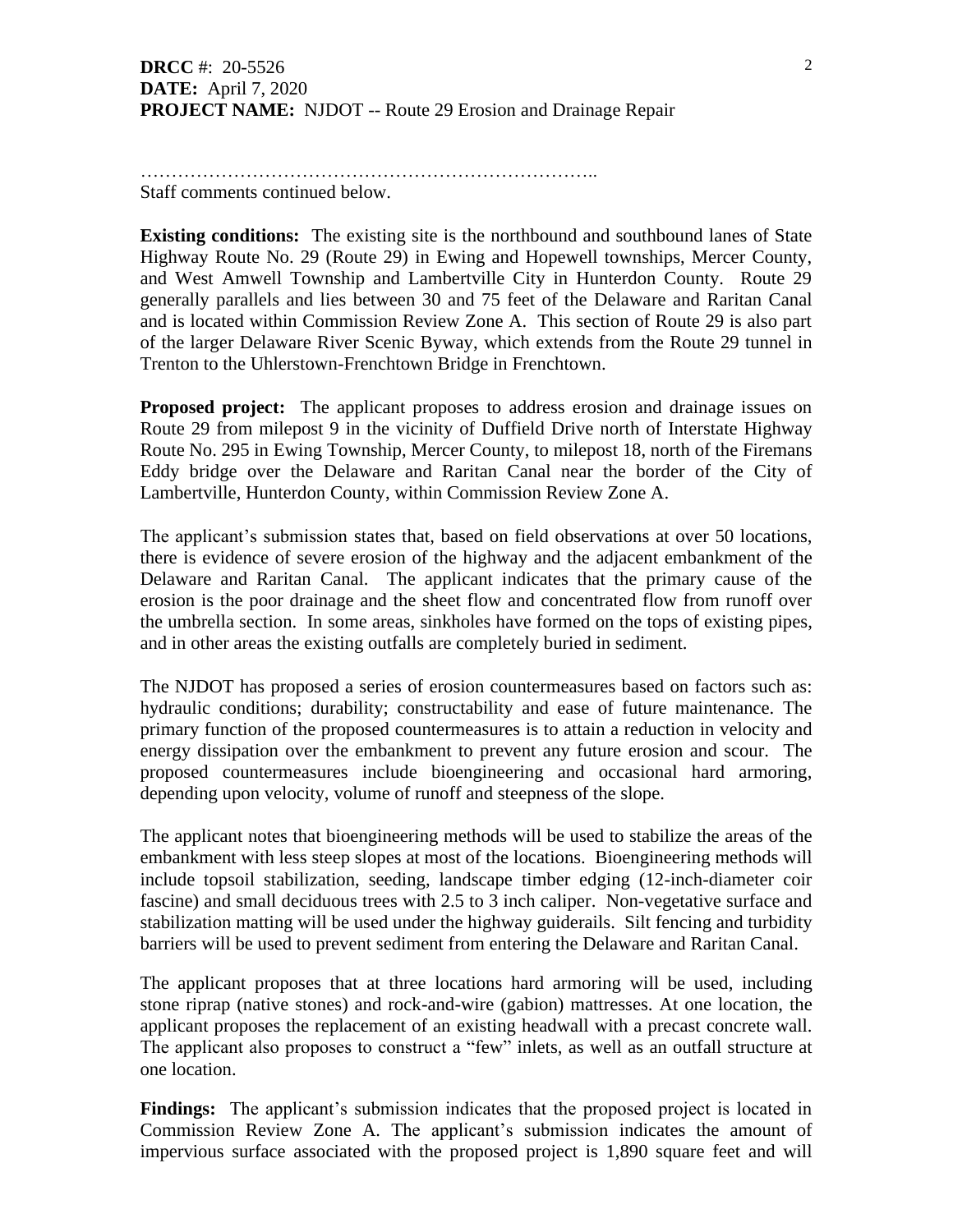#### **DRCC** #: 20-5526 **DATE:** April 7, 2020 **PROJECT NAME:** NJDOT -- Route 29 Erosion and Drainage Repair

result in 13,324 square feet (0.31 acres) of total land disturbance. Therefore, Commission staff has determined the project is a "minor project" subject to the Commission's stormwater runoff and water quality impact review standards at N.J.A.C. 7:45-8.

The applicant is advised that the project may also be subject to stream corridor impact review (N.J.A.C. 7:45-9) and visual, historic and natural quality impact review (N.J.A.C. 7:45-10). Since the applicant has not provided any information regarding these impacts, the Commission reserves judgement on the applicability of these review standards to the proposed project.

The applicant appears to propose activities on property owned by the Department of Environmental Protection (DEP) Division of Parks and Forestry, and may implicate the Washington Crossing State Park in addition to the Delaware and Raritan Canal State Park. Accordingly, the DEP Division of Parks and Forestry and the superintendents of the impacted State parks are copied on this determination.

The applicant appears to propose activities that may impact the prism of the Delaware and Raritan Canal, the maintenance of which pursuant to a 1986 lease agreement is the responsibility of the New Jersey Water Supply Authority (NJWSA). Accordingly, the NJWSA is copied on this jurisdictional determination.

Finally, the applicant appears to propose activities within the Delaware and Raritan Canal Historic District, which encompasses the entire canal bed and all land 100 yards to either side of the center line of the canal. Accordingly, the DEP State Historic Preservation Office (SHPO) is copied on this jurisdictional determination.

**Decision:** The proposed project is subject to Commission regulation. The applicant proposes a project in Commission Review Zone A which would create more than 800 square feet of impervious surface coverage cumulative to January 11, 1980. The project is therefore a "Minor Project" that is subject to stormwater runoff and water quality impact review pursuant to N.J.A.C. 7:45-8 and visual, historic and natural quality impact review pursuant to N.J.A.C. 7:45-10.

The Commission reserves judgement on the applicability of the stream corridor impact review standards at N.J.A.C. 7:45-9 to the proposed project. The applicant will be required to meet the Commission's regulatory standards and submit the applicable fees.

**Expiration date:** April 7, 2025.